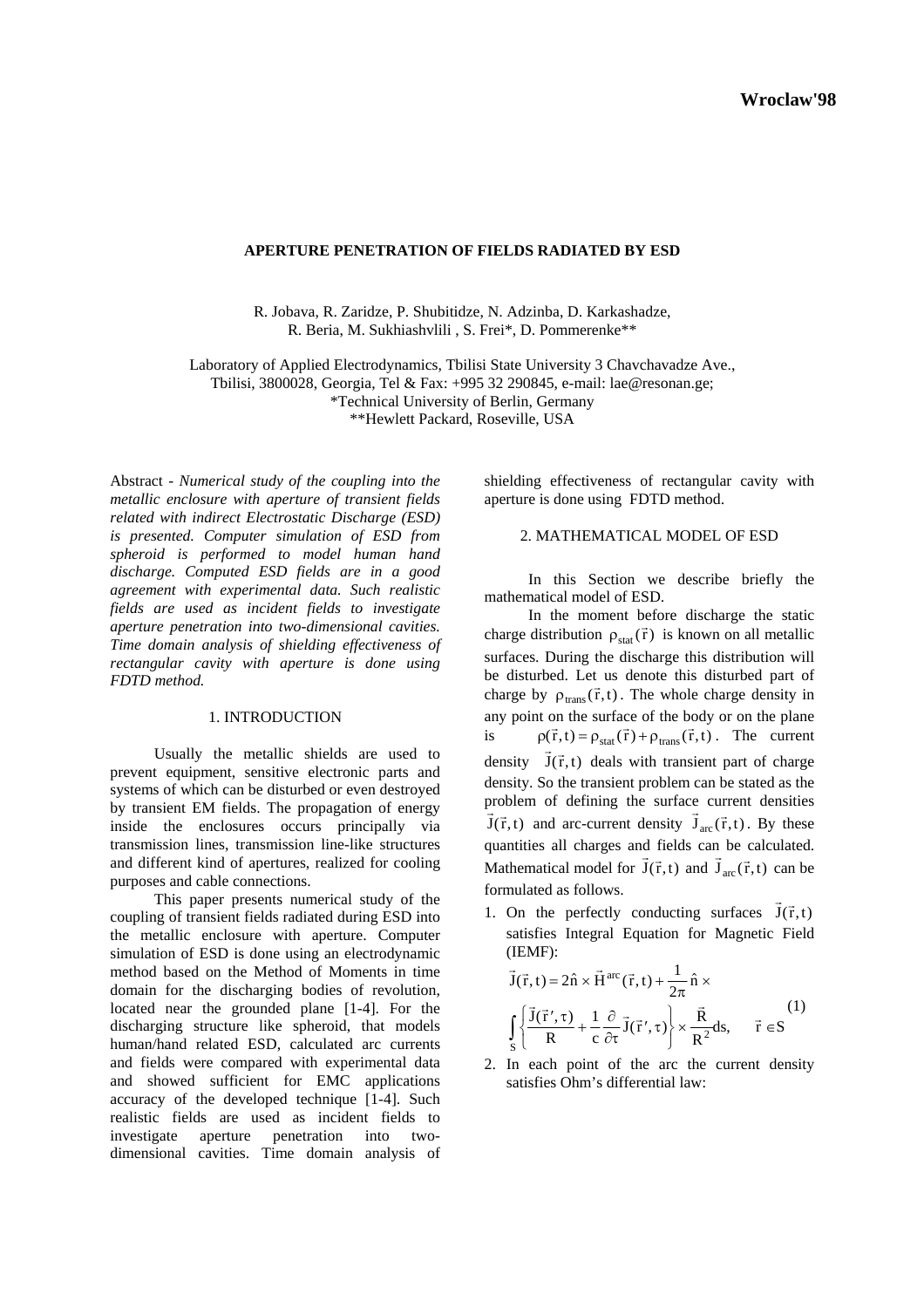$$
\vec{J}_{arc}(\vec{r},t) = \sigma(\vec{r},t) \cdot \left\{ \vec{E}_{stat}(\vec{r}) + \vec{E}_{trans}^{arc}(\vec{r},t) + \vec{E}_{trans}^{surf}(\vec{r},t) \right\}, \qquad \vec{r} \in V_{arc}
$$
\n(2)

3. Initial values are written as follows:

5. Iintar values are written as follows:  
\n
$$
\forall \vec{r}, t \le 0: \begin{cases}\n\vec{J}(\vec{r}, t) = 0; \\
\vec{J}_{\text{arc}}(\vec{r}, t) = 0; \\
\rho_{\text{trans}}(\vec{r}, t) = 0.\n\end{cases}
$$
\n(3)

Let us consider terms of these expressions. In the equation (1)  $\vec{H}^{arc}(\vec{r},t)$  is magnetic field obtained on the metallic surface. This field is radiated by arccurrent. S is the area of surface of the body and of the term is the area of surface of the body and of it's image.  $\vec{r}$  is the point of observation,  $\vec{r}'$  is the point of integration,  $\tau$  is the delay time:  $\tau = t - R/c$ ;  $R = |\vec{R}|$ , and  $\vec{R} = \vec{r} - \vec{r}'$ . c is the speed of light,  $\hat{n}$  is the outer normal of the surface. In equation (2)  $\vec{E}_{stat}(\vec{r})$  is electrostatic field produced by static charge distribution before discharge. This by static charge distribution before discharge. This<br>field initiates the spark.  $\vec{E}_{\text{trans}}^{\text{arc}}(\vec{r},t)$  and  $\vec{E}_{\text{trans}}^{\text{surf}}(\vec{r},t)$ are transient fields, radiated by the arc and the surface and their mirrors.

Arc conductivity  $\sigma(\vec{r},t)$  in equation (2) is function of electric field in the channel. In this work this conductivity is calculated by empiric model of Rompe and Weizel. According this model arc resistance is function of time [6]:

$$
R(t) = \frac{2h}{\sqrt{2a_R \int_0^t I_{arc}^2(t')dt'}}
$$
(3)

where  $R(t)$  is arc resistance ([Ohm]), 2h is length of arc and it's image ([m]),  $I_{\text{arc}}(t)$  is arc current ([A]),  $a_R$  is empyric constant ([m<sup>2</sup>/V<sup>2</sup>sec]), t is time ([sec]). In expression (3) it is implied that currents along the channel does not vary. That means that the distribution of electric field along the channel implied to be homogeneous.

 The equation (1) coupled with nonlinear equation (2) is solved by time domain Method of Moments. Algorithm allows the calculation of transient fields and simulation of whole electrodynamical process of discharge. The results are compared with measurements show good agreement [2-4].

# 3. FIELDS RADIATED BY ESD

The question how the discharging body radiates into the space is of great importance because the answer gives hints about the region where sensitive apparatus might be disturbed.



Fig. 1 Geometry of discharging body.

In the Fig. 1 the geometry of discharging structure is shown. Metallic spheroid of semi-axes  $a=31$  cm and  $b=5$  cm is chosen in order to model human hand discharge.

Fig. 2 shows the radiated electric field for two different space directions. The angles are calculated in spherical coordinate system.





One sees that the smaller the angle becomes, the shorter the pulses become, e.g., they contain more high frequency components. But the maximum value does not change much apart from very small angles. This implies that for apparatus sensitive to high frequency components the most dangerous places do not have to be at a 90 angle (on the plane). Fig. 3 shows normalized spectral contents of electric fields radiated in two particular directions.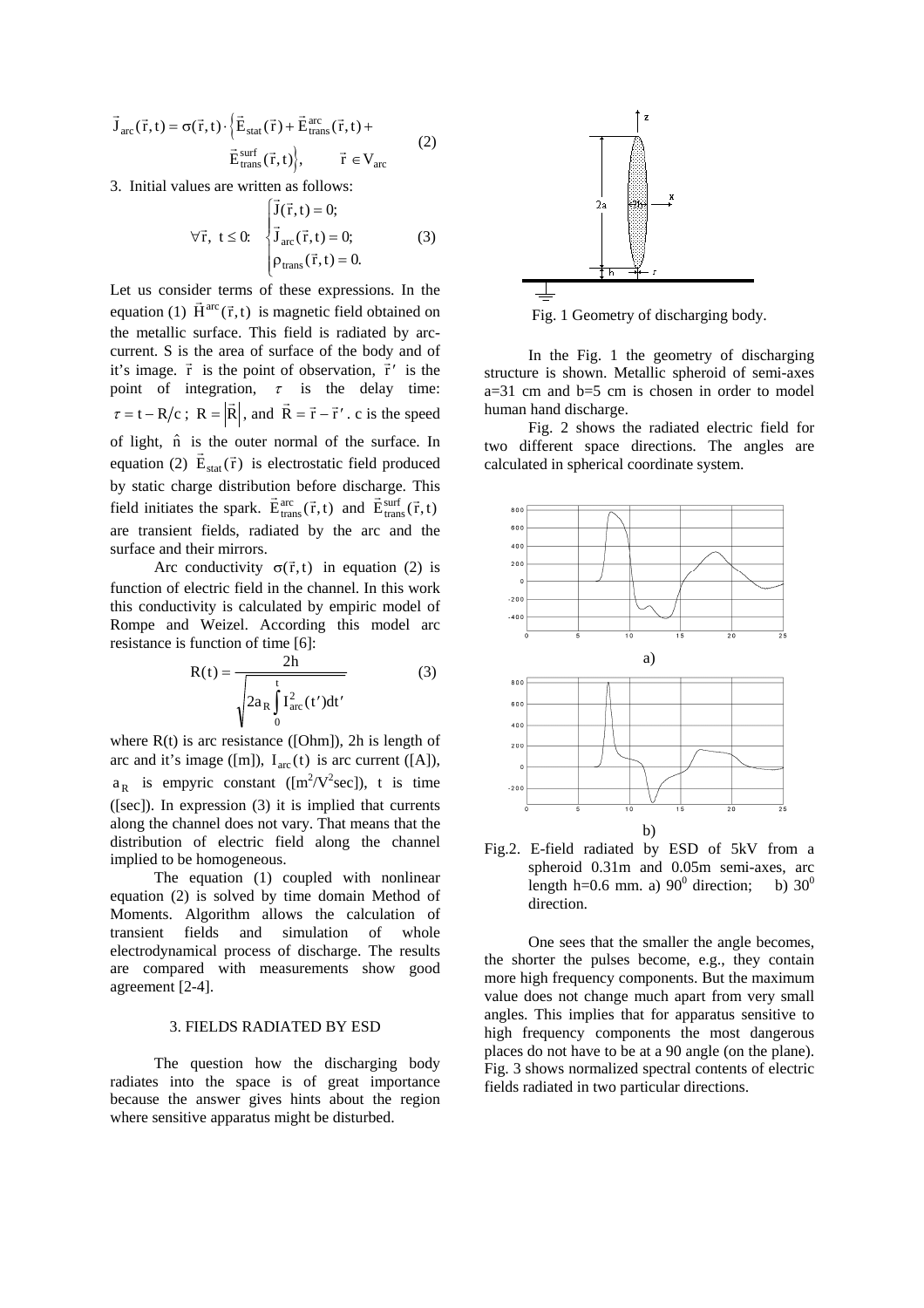

Fig. 3. Frequency dependence of the fields shown in Fig. 2. Solid line -  $90^\circ$ ; dashed line - $30^0$ .(k=2  $\pi$  f/c)

#### 4. TIME DOMAIN ANALYSIS

 In this section cylinders with rectangular cross sections are investigated under illumination of the plane wave having the same time-dependence and magnitude, as a transient field of ESD in some distance near the discharging body.

 The method of investigation is Finite-Difference Time-Domain Method (FD-TD) [5]. Let us consider Maxwell's equations for twodimensional case (TM polarization).

$$
\frac{\partial H_x}{\partial t} = -\frac{1}{\mu} \frac{\partial E_z}{\partial y}
$$
\n
$$
\frac{\partial H_y}{\partial t} = \frac{1}{\mu} \frac{\partial E_z}{\partial x}
$$
\n
$$
\frac{\partial E_z}{\partial t} = \frac{1}{\epsilon} \left( \frac{\partial H_y}{\partial x} - \frac{\partial H_x}{\partial y} \right)
$$
\n(4)

In the FD-TD formulation both space and time are discretized. For the spatial increments  $\Delta x$ and  $\Delta y$ , and the time increment  $\Delta t$  the notation are: subscripts i,j correspond with coordinates  $i\Delta x$  and  $i\Delta y$ . Time moment n $\Delta t$  is denoted by n. So

## $F<sup>n</sup>(i, j) = F(i\Delta x, j\Delta y, n\Delta t).$

For the derivateves the following approximations are used:

$$
\frac{\partial F^{n}(i,j)}{\partial x} = \frac{F^{n}(i+\frac{1}{2},j) - F^{n}(i-\frac{1}{2},j)}{\Delta x}
$$

$$
\frac{\partial F^{n}(i,j)}{\partial t} = \frac{F^{n+\frac{1}{2}}(i,j) - F^{n-\frac{1}{2}}(i,j)}{\Delta t}
$$

For Yee's method of discretization, components of E and H are evaluated at interleaved spatial grid points and interleaved spatial time steps [5]. The spatial grid points in the plane  $z=0$  and the field components evaluated at these points are shown in Fig.4.

 The Maxwell's equations (4) can be rewritten in the following numerical form:

$$
H_{x}^{n+\frac{1}{2}}(i, j+\frac{1}{2}) = H_{x}^{n-\frac{1}{2}}(i, j+\frac{1}{2})
$$
  
+ 
$$
\frac{\Delta t}{\mu} \left( \frac{E_{z}^{n}(i, j) - E_{z}^{n}(i, j+1)}{\Delta y} \right)
$$
  

$$
H_{y}^{n+\frac{1}{2}}(i+\frac{1}{2}, j) = H_{y}^{n-\frac{1}{2}}(i+\frac{1}{2}, j)
$$
  
+ 
$$
\frac{\Delta t}{\mu} \left( \frac{E_{z}^{n}(i+1, j) - E_{z}^{n}(i, j)}{\Delta x} \right)
$$
  

$$
E_{z}^{n+1}(i, j) = E_{z}^{n}(i, j)
$$
  
+ 
$$
\frac{\Delta t}{\epsilon} \left\{ \left( \frac{H_{y}^{n+\frac{1}{2}}(i+\frac{1}{2}, j) - H_{y}^{n+\frac{1}{2}}(i-\frac{1}{2}, j)}{\Delta x} \right) \right\}
$$
  
- 
$$
\left( \frac{H_{x}^{n+\frac{1}{2}}(i, j+\frac{1}{2}) - H_{x}^{n+\frac{1}{2}}(i, j-\frac{1}{2})}{\Delta y} \right) \right\}
$$

Note that the grid in Fig. 4 is arranged so that the electric field component tangential to the surface of a perfect conductor is evaluated at the surface.



 The method described above determines the complete electromagnetic field in the space surrounding the cylinder for all times of interest. This wealth of information can be displayed in a manner to enhance our understanding of the fields coupling phenomena. For this purpose we present the graphs in Fig.5.

These graphs show the electric field in the space near and inside the cylinder for different moments of time. In Fig. 5, for the moment  $t=3.75$ ns the incident pulse just approached to the cylinder and first part of energy began to penetrate the aperture. The next graph shows the cylindrical wave inside the cavity with the center located on the aperture. This field propagates with small reflection from the walls. Reflection can be detected via curvatures in the lines of field near the walls. Graph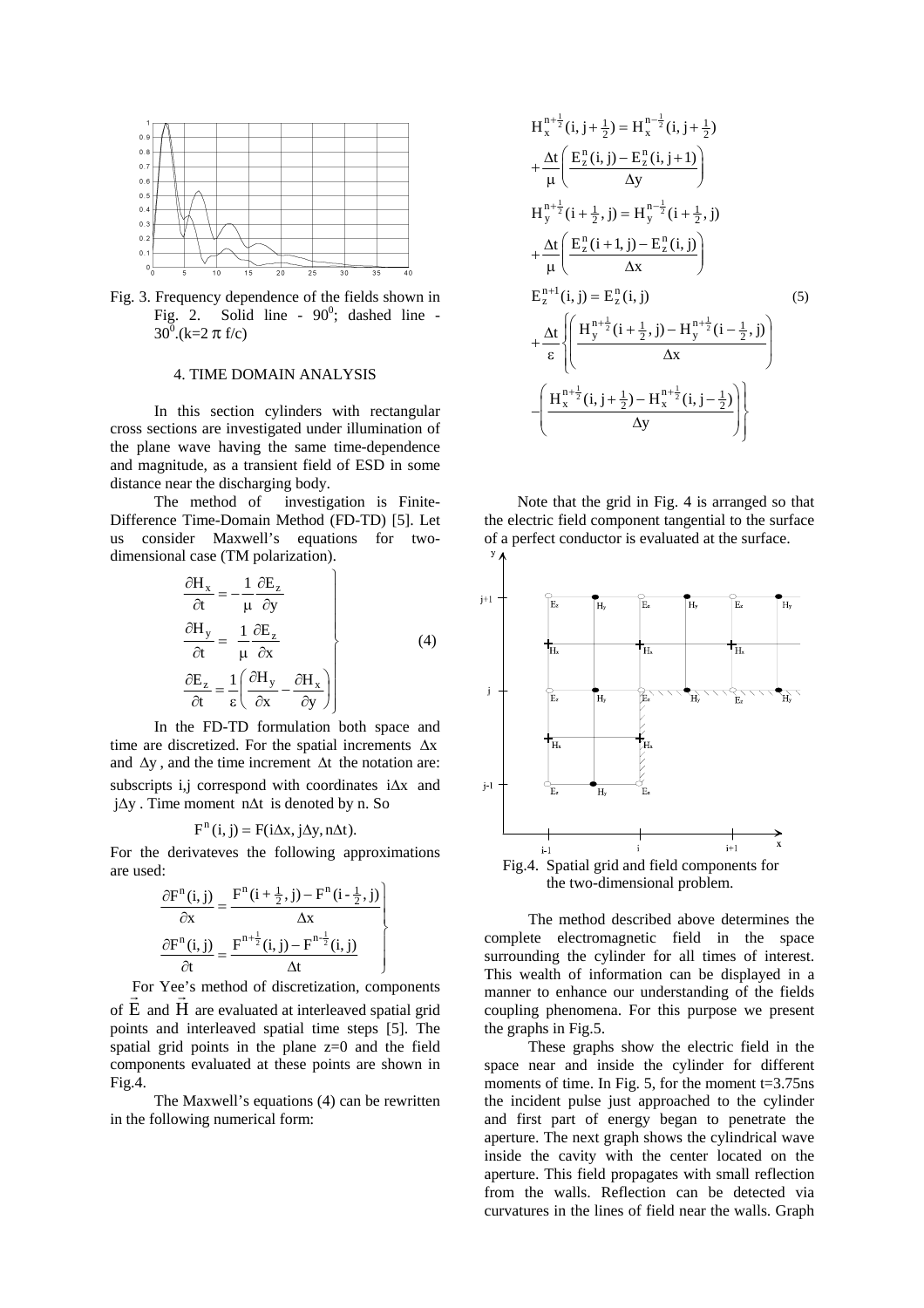on the Fig. 5 for t=6.67ns shows the moment when field reaches the right wall of the cylinder. After this field begins to reflect from the wall and due to the geometry it behaves like the field in the resonator. For the quite a big aperture incident field is penetrating inside and all graphs in Fig. 5 can be explained by consideration of pulse propagation inside the cavity. After a long time we can see resonant fields inside the cavity. These resonant fields can be dangerous for electronic equipment.

 To estimate shielding effectiveness we calculate the value

$$
S\_eff = \frac{max|\vec{E}^{total}|}{max|\vec{E}^{inc}|} * 100\%
$$

In the Fig.6 the shielding effectiveness of rectangular cylinder is shown.

# 3. ACKNOWLEDGMENT

 This work was supported by Volkswagen Foundation.



Fig.5 Time-history of the field inside the cavity. Cylinder  $1 \times 1$  m, size of aperture 0.2m, ESD field from spheroid (0.31m by 0.05m semi-axes), charged by 5kV. Arc length 0.6mm.